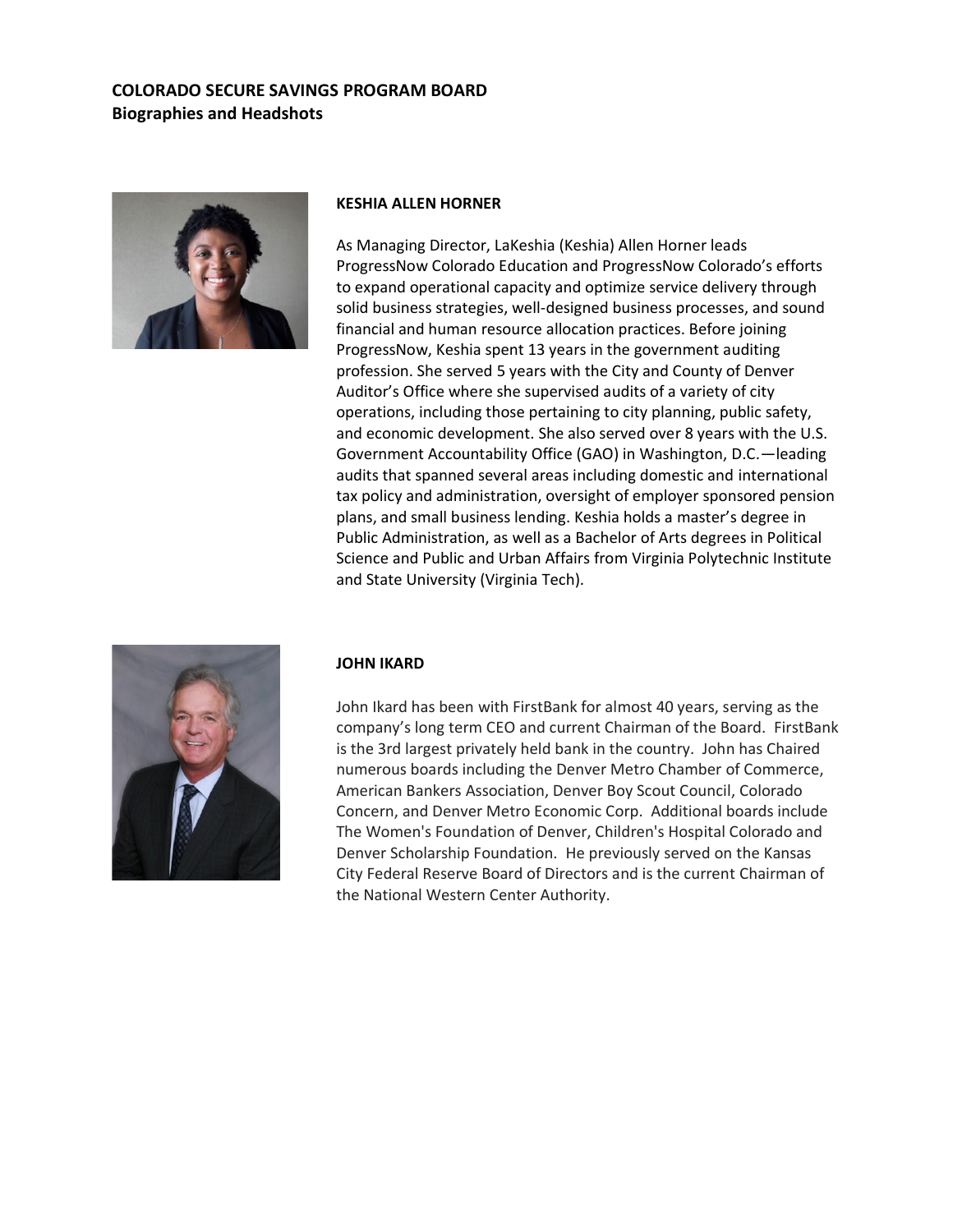

#### **JAMES MARTIN**

Jim Martin was President and CEO of Denver based Kroenke Sports & Entertainment from November 2010 through December 2019. KSE owns and operates the Denver Nuggets, Colorado Avalanche, Pepsi Center and various other sports, entertainment and media assets. Martin first joined Kroenke Sports in 2004 as President of Altitude Sports & Entertainment. He previously held executive and management positions with Fox Sports and Liberty Media Corporation, and before that practiced corporate law in Denver and Phoenix. He is a graduate of the University of Wyoming and the University of Notre Dame Law School. He currently also serves on the Gold Crown Foundation and the Denver Police Foundation Boards of Directors, and previously served on the Visit Denver Board and the Denver Scientific and Cultural Facilities District (SCFD) Board.



### **TOBY NUBER**

Toby Nuber has more than 20 years of investment banking, corporate finance and operations experience. Since 2014, he has served as the Chief Operating Officer and Chief Financial Officer of Good Chemistry. Headquartered in Colorado, with additional operations and licenses in Massachusetts and Nevada, Good Chemistry is a successful, responsible and philanthropic cannabis company. Prior to joining Good Chemistry, Nuber successfully applied his corporate finance skills at several investment banks in New York and San Francisco, including the Royal Bank of Canada (RBC Capital Markets) and UBS. In this capacity, Nuber completed more than 40 transactions including initial public offerings, debt and equity capital raises, and buy/sell side mergers or acquisitions for a diverse set of technology and healthcare clients.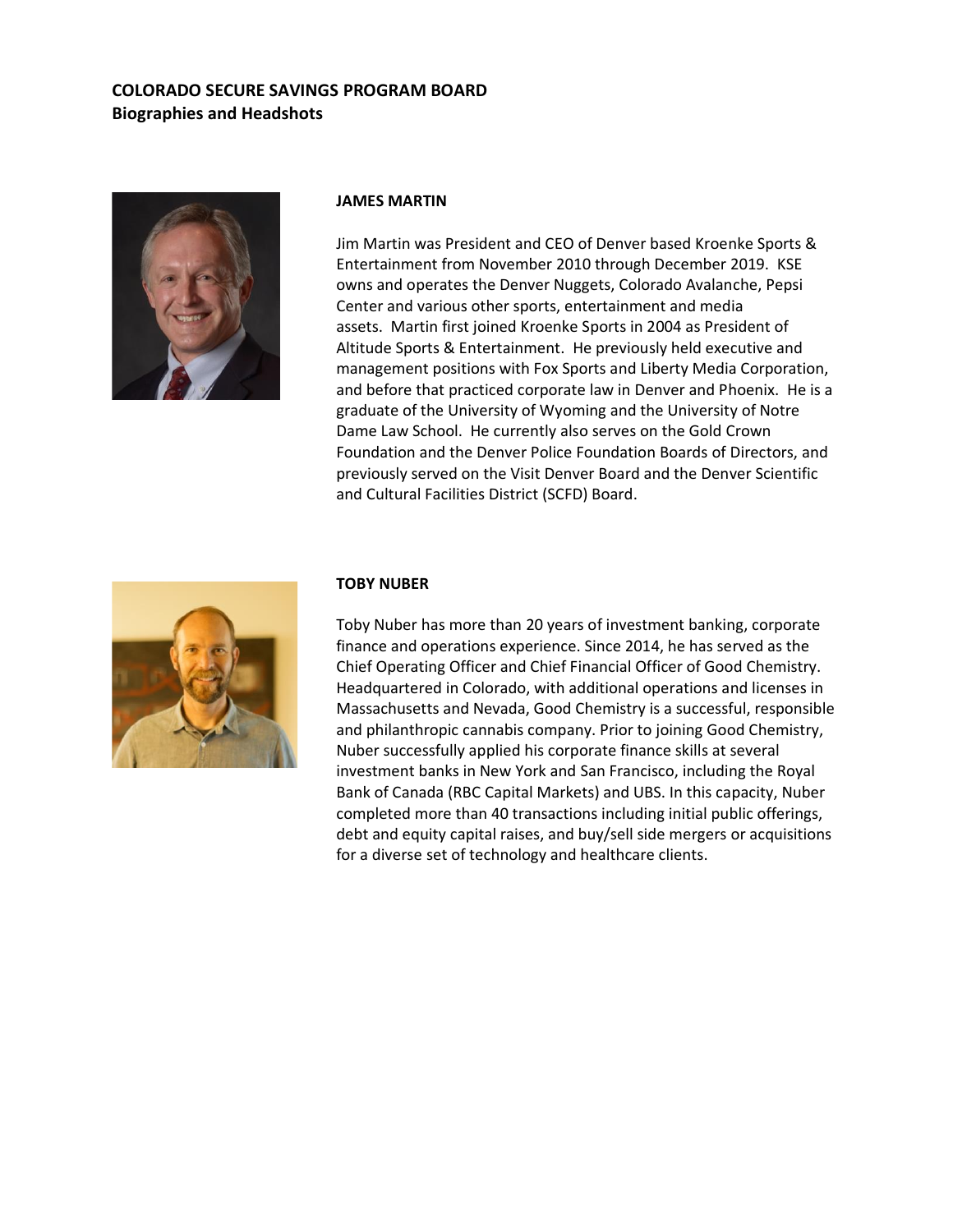

## **CAROLYN PAUL**

Carolyn Paul is a high-energy and confident executive with broad-based experience in financial services, retail and non-profit boards. An analytical problem solver with excellent communication skills, Paul has extensive experience working with regulators and has served both on a privately held corporate board and numerous non-profit boards. She brings over three decades of experience in financial services and has held leadership roles for ANB Bank, Bank of the West, Charles Schwab, and Wells Fargo. Paul is active in the community currently serving on the Komen Colorado Board and Wise Women Advisory Board (Past President). Key competencies include investments, asset allocation, strategic planning, risk management, governance, and client experience.



### **ALVIN TAFOYA**

Alvin Tafoya is the Deputy Director for the Office of Financial Empowerment & Protection with an extensive background in leadership and programmatic service delivery models. With more than 20 years of experience in Human Services, he joined the City of Denver in February 2019 from Jefferson County Human Services where he led and directed Child Support Services, Responsible Fatherhood Program, Parent Employment Project (COPEP), Temporary Assistance for Needy Families (TANF), Child Care Assistance Program (CCAP), Long-Term Care, Workforce Innovation and Opportunity Act (WIOA). He is a passionate, dedicated and innovative leader who thrives to streamline service delivery for families, children and small minority owned businesses so that they can realize their full potential and meet their definition of success. He is an avid outdoorsman and enjoys spending time with his family and friends.